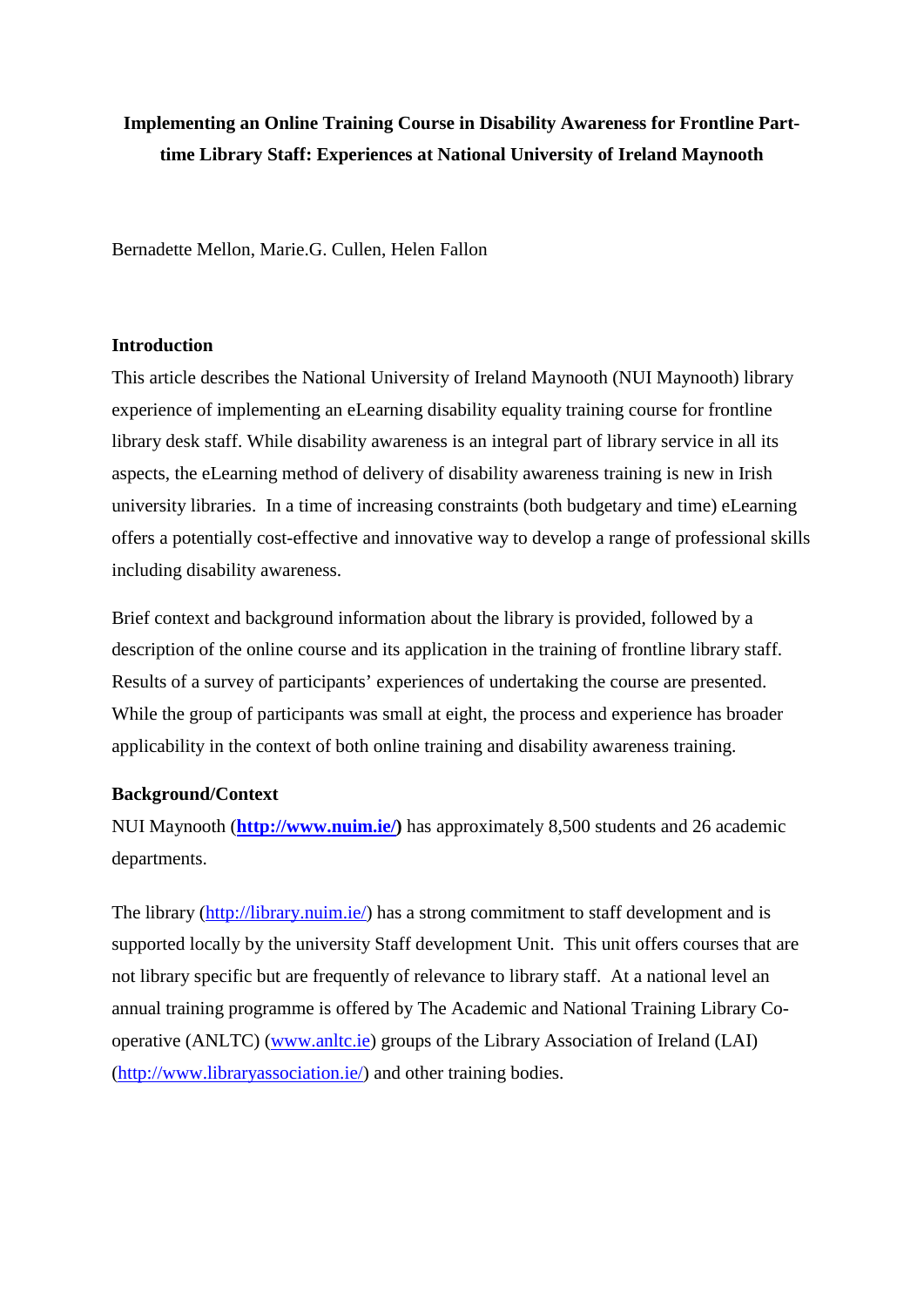#### **Disability Awareness Training in the library**

While library staff have had some training in disability awareness in customer care and other courses, in 2011 the Deputy Librarian – one of the authors of this paper - who has overall responsibility for staff development, was approached by the university Staff Development Officer to discuss piloting a new online course on disability awareness – produced by the Irish National Disability Authority (NDA) [\(http://www.nda.ie/\)](http://www.nda.ie/) for staff involved in public service. Having evaluated the package to ascertain its relevance to the library, it was decided to undertake the pilot. The task of managing the pilot project was assigned to a member of the frontline team – one of the authors of this paper - who had firsthand knowledge of the challenges faced in undertaking an online course while rostered for desk service and also had the energy and enthusiasm for the project to make it work.

#### **The Online Course Structure**

Course content is divided into modules, each of which has a number of sections. Using the menu, learners can navigate between modules by selecting the module/sub-section they wish to access. This is useful if a learner wishes to repeat a particular module or view content out of sequence. Within modules, next and back buttons are provided to navigate from page to page and to move through the course from module to module. Each page has a tab for preferences, glossary and help which can be accessed at any point during the course. Learners may stop at any point and recommence from that point when they next login.

Audio, video, text and images are used throughout to illustrate concepts. The learner has the option to view videos online or to download them. Transcripts and subtitles are available for every video. All of these options for navigation are well explained in the introduction and via help screens. Overall, the course is clear and easy to navigate with the progress bar at the bottom of each page proving very useful in keeping track of the course.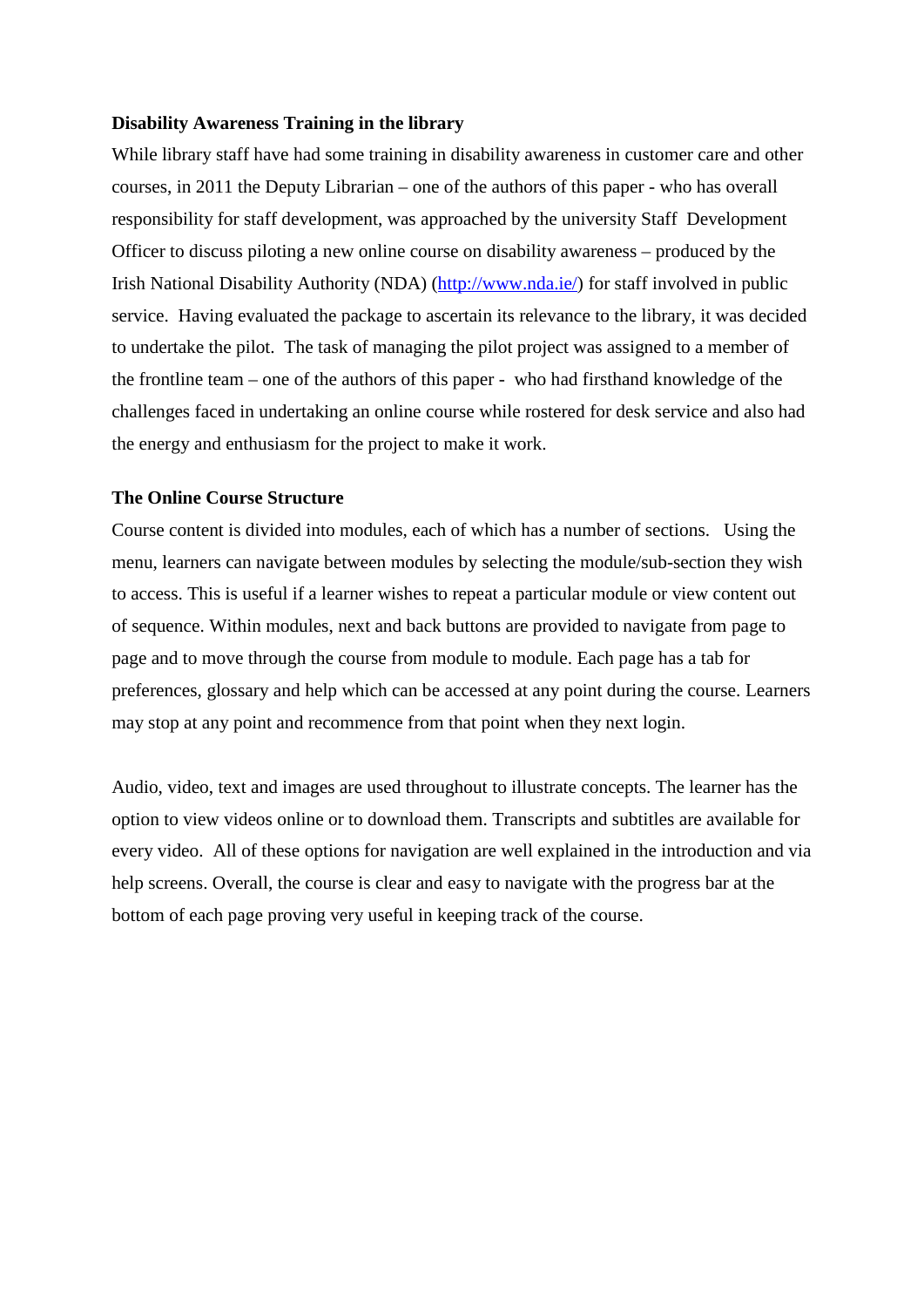#### Course Content

The course is in two main parts. The first part provides background information about disability including legal issues and introduces the concept of 'reasonable accommodation'. An example from the course, illustrating 'reasonable accommodation', is given below.

#### **Example**

Bronagh is studying architectural technology at her local college and classes normally start at 9am. She suffers from depression and manages it by visiting her therapist once a week. She spoke to her Disability Support Officer and arranged to spend some extra time with her tutor each Wednesday afternoon. This allows her to keep up with her class colleagues so both Bronagh and the college are happy with this arrangement.

The second part of the course, a case study, follows the story of a young man, Niall, who wants to renew his passport. It shows how the passport office and its staff ensure that he can do this.

Perspectives and opinions from people with disabilities on their experiences of using service providers are included. In this case the perspective of the staff (Claire who works on the passport office desk and Kerry her line manager) providing services to people with a disability is also illustrated. Discussion regarding internal policies and supports available to staff dealing with customers with disabilities are tabled as part of their regular review meetings.

Upon completion of each section, the learner is assessed by using a question based on the material covered in the previous module. To get full marks the learner selects as many of the options as are correct. A score of eight out of ten is needed to pass the course.

#### **Undertaking the online course**

The frontline team comprises nine staff members who work an average of 22.5 hours each per week. Three staff are rostered on each shift with three shifts of 4.5 hours per person per day. One member of staff covers the admissions desk and two maintain information desk service, one of whom covers a roving role. Each team works an additional Saturday shift every third week.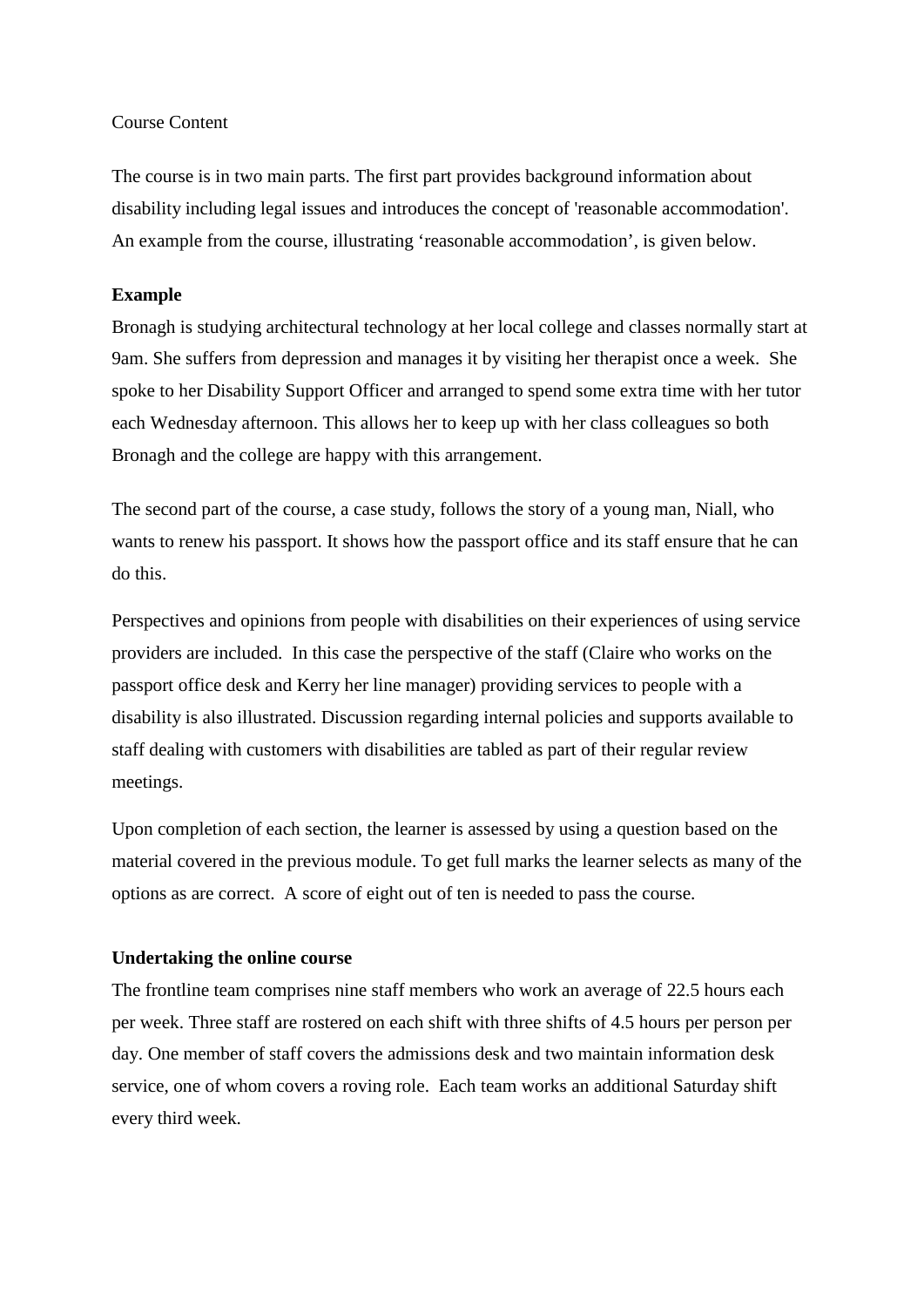Undertaking the course proved to be less of a challenge than initially anticipated by participants. Volunteers were not hard to find. Eight members of the nine person team applied to take part in the pilot. A link to the course was emailed to each volunteer. A spreadsheet was set up with headings containing staff names, date the link to the course was sent to each individual and date each participant completed the course. Information in relation to whether the course was completed during or outside working hours, length of time taken to complete it and whether it took one, two or more sessions was also recorded on the spreadsheet. Help and advice from the co-ordinator was also arranged for staff completing the course. Initially it was anticipated that participants would complete the course during working hours. It was agreed that at quieter times, e.g., evening shift, desk cover would be maintained by two staff while their colleague completed the course. This proved difficult on occasion. If the desk was busy the person undertaking the course was often needed to provide service, therefore, concentration was broken. Four members of the team finished the course during working hours and four outside working hours. Our subsequent survey showed that those who completed the course solely within working hours took longer to complete than those who were in a position to devote time outside work. However this should not be seen as a deterrent for staff completing the course in the workplace as those who completed it within working hours did so, albeit at a slower pace. It is important to note that there is no limit on the length of time taken to complete the course. Participants can log on as little and often as they wish until they complete the course.

Participants can print off a National Disability Authority certificate of completion, which they can add to their curriculum vitae/skills portfolio.

The course can be accessed by individuals or groups in the United Kingdom and elsewhere at: [http://elearning.nda.ie](http://elearning.nda.ie/)

The information on disability legislation relates to the Irish jurisdiction. However, education and training in disability awareness transcends jurisdictions.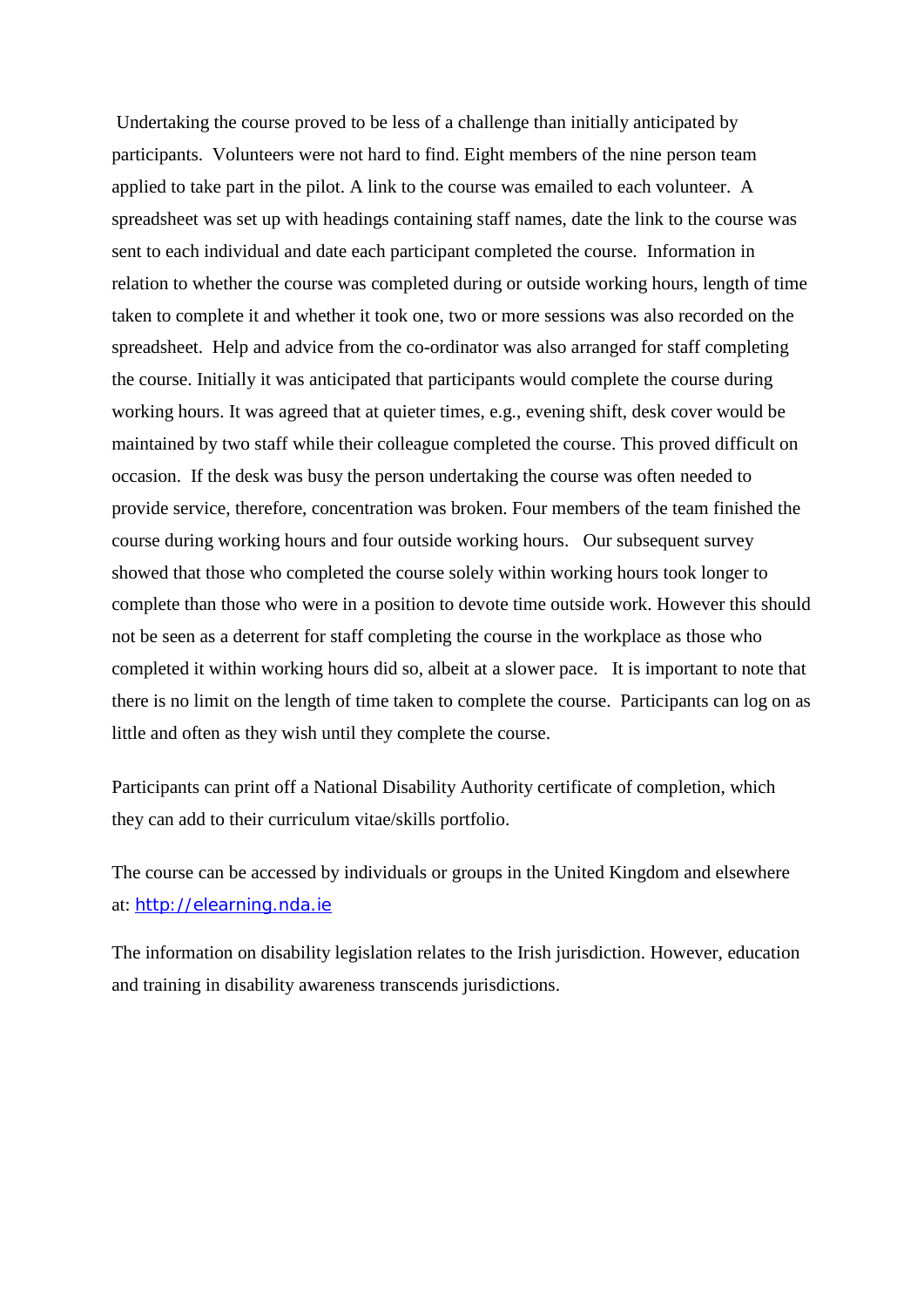#### **Survey of Participants**

After the eight frontline staff completed the course they participated in a survey aimed to provide useful information to the library and to the university Staff Development Office. Bristol Online Surveys was the online survey instrument used. The survey was composed of both qualitative and quantitative questions and was drawn up by two of the authors of this paper.

Questions were divided into four sections:

Section 1 related to the online course itself. Section 2 related to staff interaction with users with disabilities and the impact of the course on their interactions. Section 3 covered future training needs. Section 4 explored preferences for format of delivery.

#### **SECTION 1**

#### **The Online Course**

Overall the feedback on the course was very positive with a majority of staff (87.5%) finding it clearly laid out and easy to follow. The only area which caused a problem was the instructions for the assessments which did not clearly state that more than one answer could be correct. Staff found this a good basic introduction to the issues and improved awareness of disability. They suggested that this course be the basis of future training not the end and that intermediate and advanced courses be considered. It was also suggested that input to training from people with special needs and disabilities would be helpful.

Staff were satisfied with the support and guidance they received from the library, which was via the co-ordinator, one of the team.

The certificate available upon completion of the course was seen as valuable by 75% of participants. It was perceived as evidence of learning and successful completion of the course.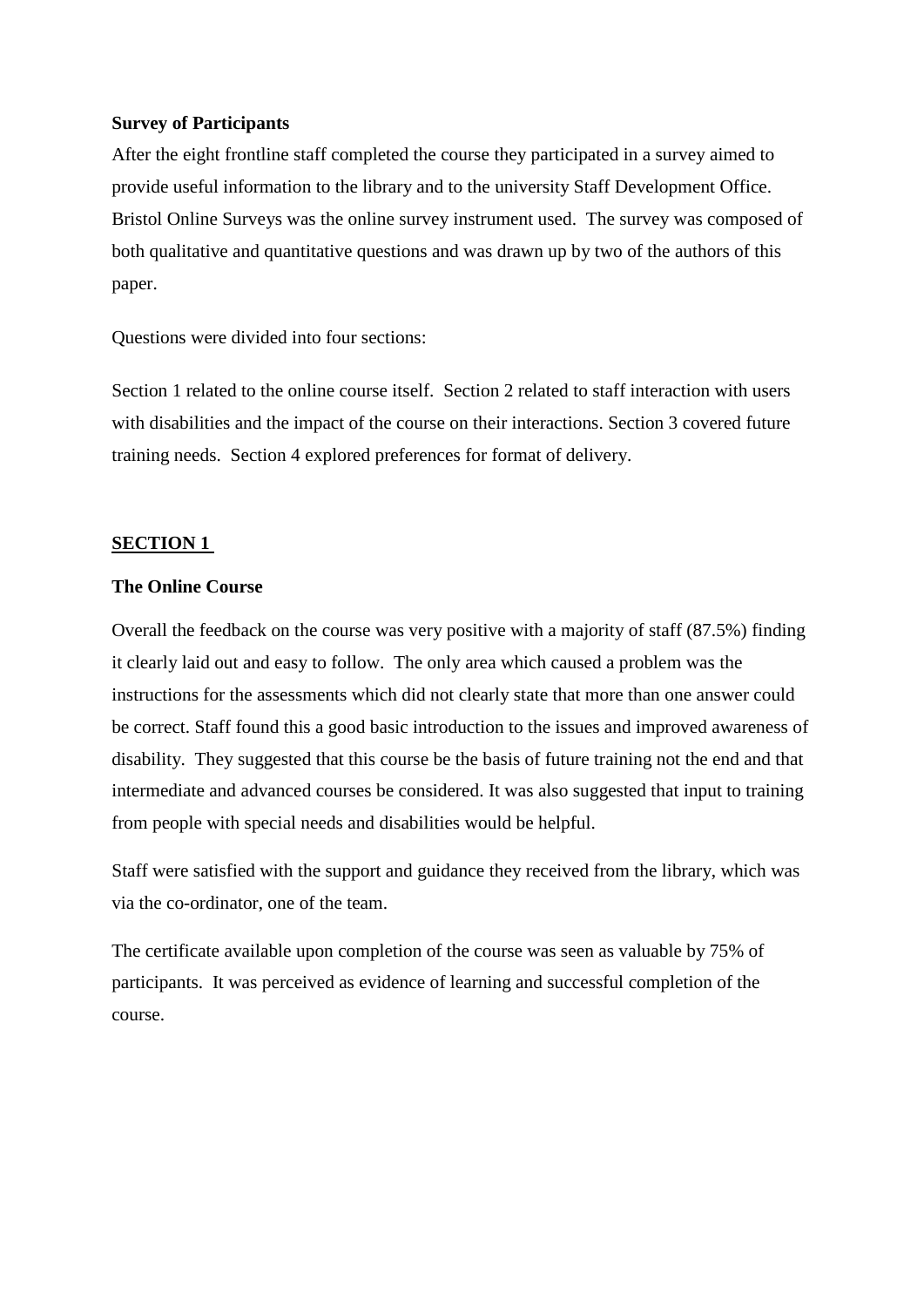### **SECTION 2**

# **Staff interaction with users with disabilities - Impact of the course on future interaction – Improvements to library services**

All staff who participated in the survey had encountered users with disabilities. Having completed the course 75% (6) of respondents felt that their ability to support library users with disabilities was now very good, with 12.5% reporting it as good. One respondent commented that the course had created a great awareness of '*issues and sensitivities*' and a realisation of how '*little I know and my lack of awareness of hidden disability'.* 

In the comments from staff regarding specific techniques and practices words such as awareness, listening, taking time and patience were all mentioned as key to future interaction with users with disabilities. Specific techniques such as asking users to write down their query if the staff member is having difficulty understanding what the person is saying and the concept of bringing the user to a quiet area were seen as valuable and staff reported they would use these techniques in the future. It was also reported that the course had an impact on reducing anxiety around dealing with users with disabilities. Awareness of hidden disabilities was heightened through undertaking the course.

*'I feel that I am a lot more confident in dealing with library users with disabilities. It means I can be more patient and understanding and hopefully make their library experience all they would hope it would be. This in and of itself will enhance library customer service'.*

A number of suggestions were put forward as to improvements to service. Most of these related to the library as physical space and have been rectified with the building of a major extension, which opened in December 2012. Suggestions included having documentation available in multiple formats and making tables, printers, photocopiers etc., easier to access and having a more disability friendly building overall.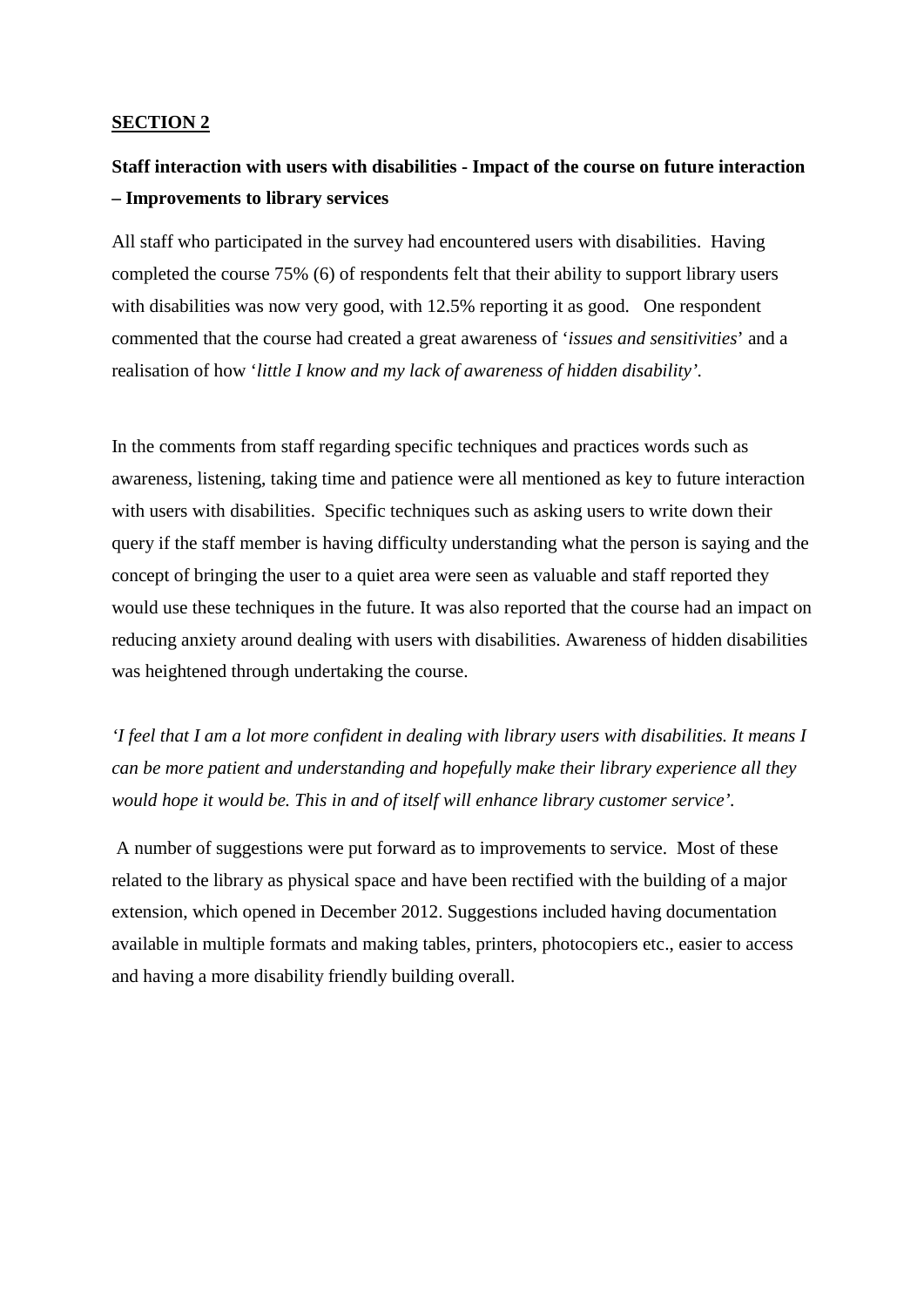#### **SECTION 3**

#### **Future training needs - How the course will enhance library service into the future**

50% (4) of respondents felt that they needed no further training on disability awareness, with 50% responding that they would like further training. Those who indicated they required further training suggested that the opportunity to meet and discuss issues and concerns with users with disabilities would be very important. More contact with the university Access Office regarding technology was suggested.

All of the responses to the question in this section emphasised awareness, listening, understanding, knowledge and patience as key to enhancing library customer service to users with disabilities.

#### **SECTION 4**

#### **Preferences regarding training methods**

Over 60% of respondents had previously completed an online training course. All respondents indicated they would undertake an online course in the future. With both staff and budgetary constraints, the resultant time pressure, significant developments in the provision of online courses through Massive Open Online Courses (MOOCs) and other initiatives, this type of training is likely to become more important in the future.

The main advantages to online training, noted by respondents, was the flexibility of being able to dip into the course at different times. The flexibility regarding pace was also noted:

*'It is more relaxing and you have more time as you can go back over questions'.*

*'Online training can be studied at your convenience. You can go over the information time and again'.*

Disadvantages included not always having support at the time of need; no discussions as would be feasible in a face-to-face course; no interaction with a tutor to ask a specific question that may come up during the training and the difficulty finding time when scheduled for desk shifts for all working hours.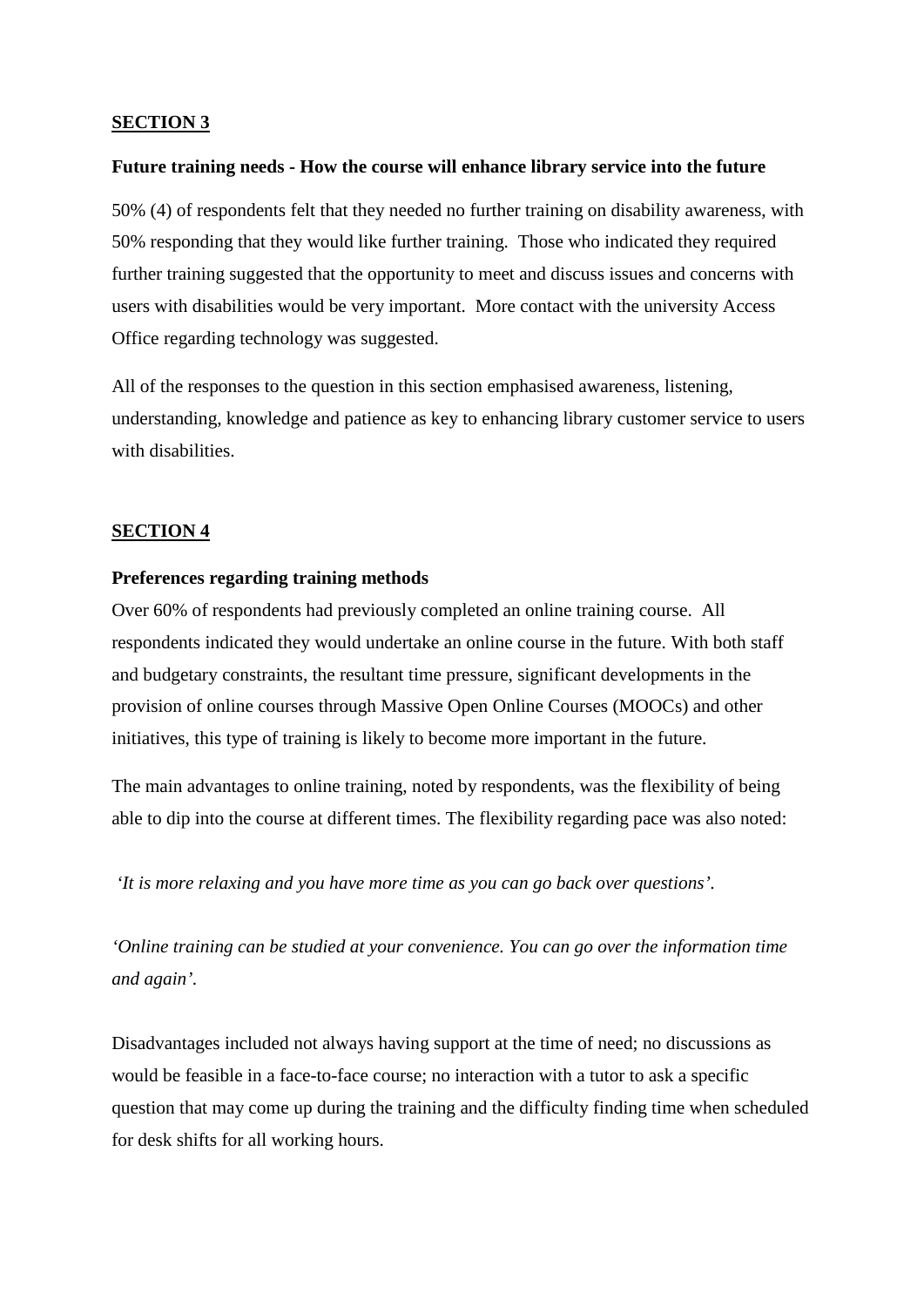In order to inform future training, participants were asked for their preference for delivery of staff training (not limited to disability awareness) with the options

- Online (self-directed)
- Online (with support)
- Face-to-face (workshops and seminars)
- Other

The most popular option was online with support (6 respondents), followed by face-to-face via workshops and seminars (5). Those who responded 'other' opted for a mix of training delivery mechanisms.

*'Depending on the course any or all of these options could be relevant. I have studied online self directed for ECDL and found it quite difficult'.* 

*'I do like role play and discussing different situations. This online course was good in that it did have role play and it did explain different ways of approaching a situation and it also gave it from the point of view of the person with the disability, which you would not get from a workshop'.*

75% (6) of respondents felt that the certificate was of value and importance. Most were happy to have their certificate as it demonstrated their achievement and their successful completion of the course.

# **Further Comments**

In a section 'further comments', the respondents reaffirmed their earlier responses expanding on a couple of points. For example, the suggestion was made that the library, in conjunction with the Staff Development Office, develops a course to ensure all staff would be completely confident in dealing with all library users. It was also suggested the library might have an advocate within the library for users with disabilities. This suggestion has been acted upon and a member of staff has now been assigned to this role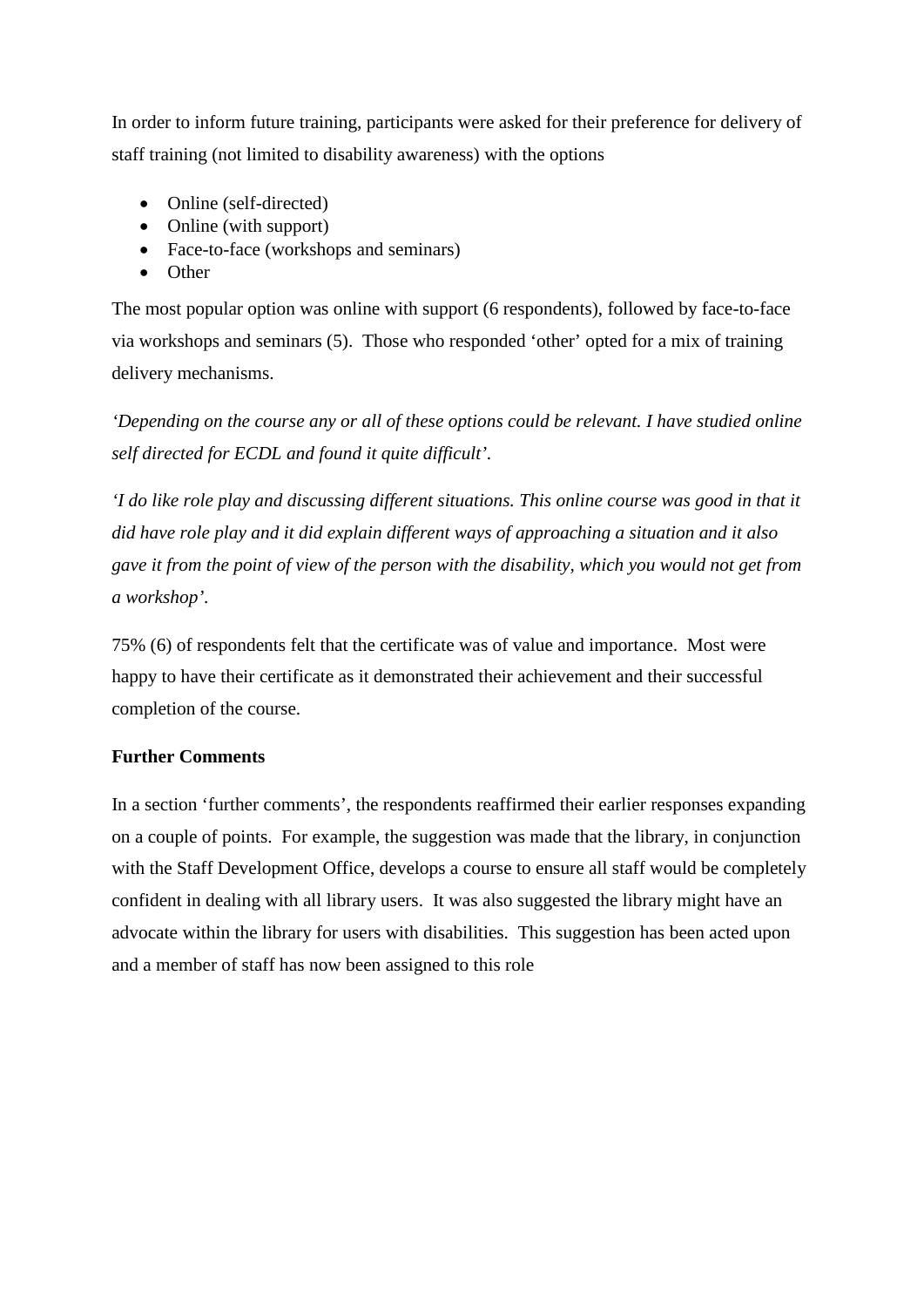#### **Conclusion**

In terms of course content, this was found to be a very useful introductory course, heightening awareness of disability among frontline library staff. A presentation was made to all library staff and the university Staff Development Officer by the course co-ordinator. A poster on the course was awarded third prize in a national poster competition. (http://eprints.nuim.ie/3641/)The results of the survey were provided to the Irish National Disability Authority to assist them in their design and delivery of training. Following the pilot with frontline staff other staff in the Library were offered the opportunity to undertake the course. While it was hoped to promote the course throughout the university, the university Staff Development Officer availed of an early retirement scheme offered by the university as part of national cutbacks in the public service and has not been replaced to date, therefore, progress has not been made in this regard.

The issue of online training needs more investigation locally and nationally. Having piloted a small number of online training courses, (ECDL) http://www.ecdl.com/, (23things), [http://23things.wetpaint.com](http://23things.wetpaint.com/) and the National Disability Authority eLearning Equality Training Course, the library plans to further online training courses as a method of delivery. ANLTC is currently exploring a centralized approach to identifying online content and making links available via its website.

Overall this was a very successful pilot and forms the basis for progressing two very important areas – disability awareness and online training.